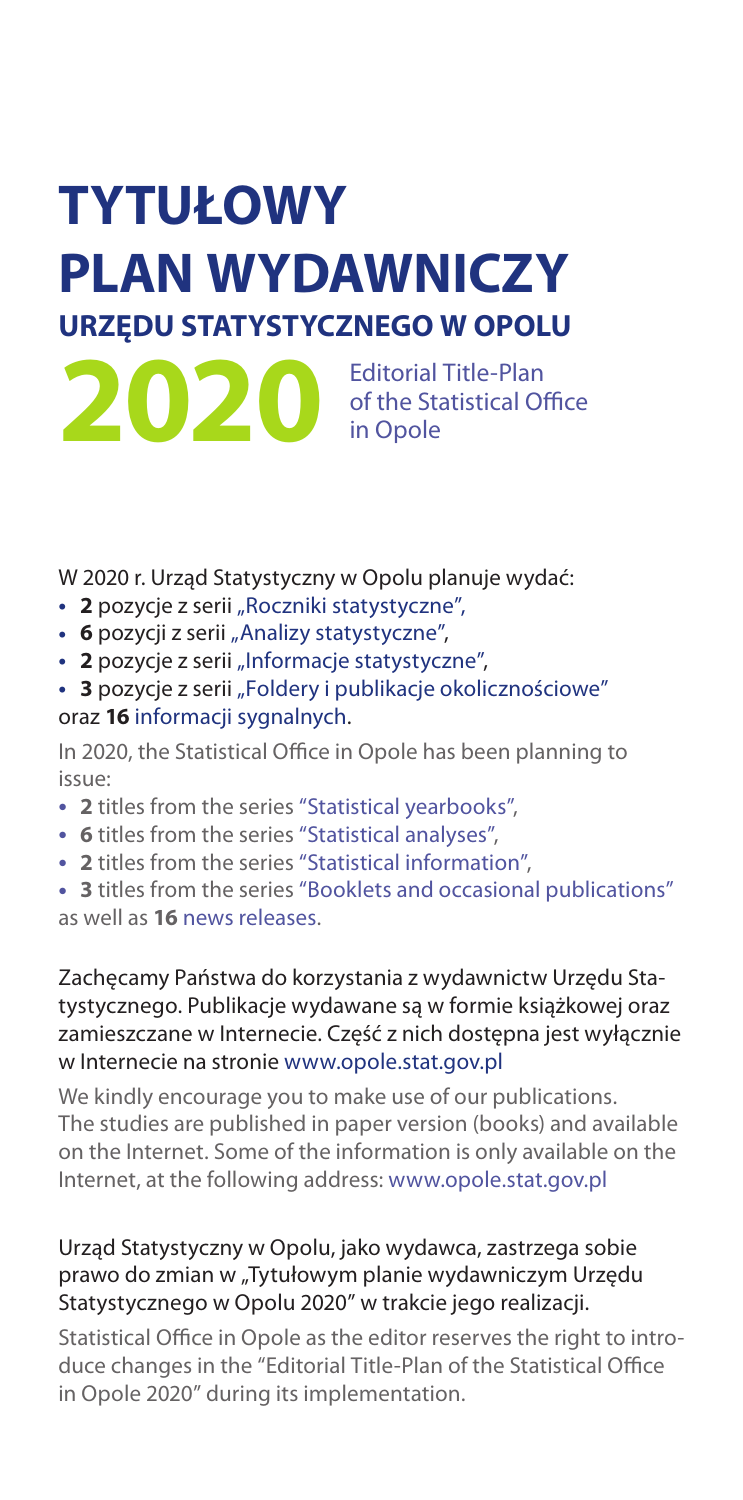# **ROCZNIKI STATYSTYCZNE** STATISTICAL YEARBOOKS

# **ROCZNIK STATYSTYCZNY WOJEWÓDZTWA OPOLSKIEGO 2020**

STATISTICAL YEARBOOK OF OPOLSKIE VOIVODSHIP 2020

- • wersja polsko-angielska Polish–English version
- • wydanie roczne, termin wydania grudzień annual edition, release date – December
- • książka objętość ok. 450 str.; cena: 25,00 zł book – vol. ca. 450 pages; price: PLN 25.00

Podstawowa zbiorcza publikacja Urzędu Statystycznego zawierająca bogaty zestaw danych statystycznych charakteryzujących stan środowiska naturalnego, sytuację społeczno-gospodarczą i demograficzną województwa, w tym podregionów, powiatów i gmin. Materiał statystyczny, spójny pod względem tematycznym i graficznym dla wszystkich województw, przedstawia zjawiska za pomocą tablic, map i wykresów.

The basic comprehensive publication of the Statistical Office containing a rich set of statistical data characterising the condition of the natural environment, the socio-economic and demographic situation of the voivodship, including subregions, powiats and gminas. Statistical material, consistent in terms of themes and graphics for all voivodships, presents phenomena using tables, maps and graphs.

### **STATYSTYKA OPOLA 2020** STATISTICS OF OPOLE 2020

- • wersja polsko-angielska Polish–English version
- • wydanie co 2 lata, termin wydania listopad published every 2 years, release date – November
- • książka objętość ok. 130 str.; cena: 18,00 zł book – vol. ca. 130 pages; price: PLN 18.00

### Zbiorcza publikacja Urzędu Statystycznego zawierająca bogaty zestaw danych statystycznych dotyczących m.in.: środowiska, sytuacji społecznej, gospodarczej i demograficznej miasta Opola.

The comprehensive publication of the Statistical Office, containing a rich set of statistical data concerning, i.a., the environment, the social, economic and demographic situation of the city of Opole.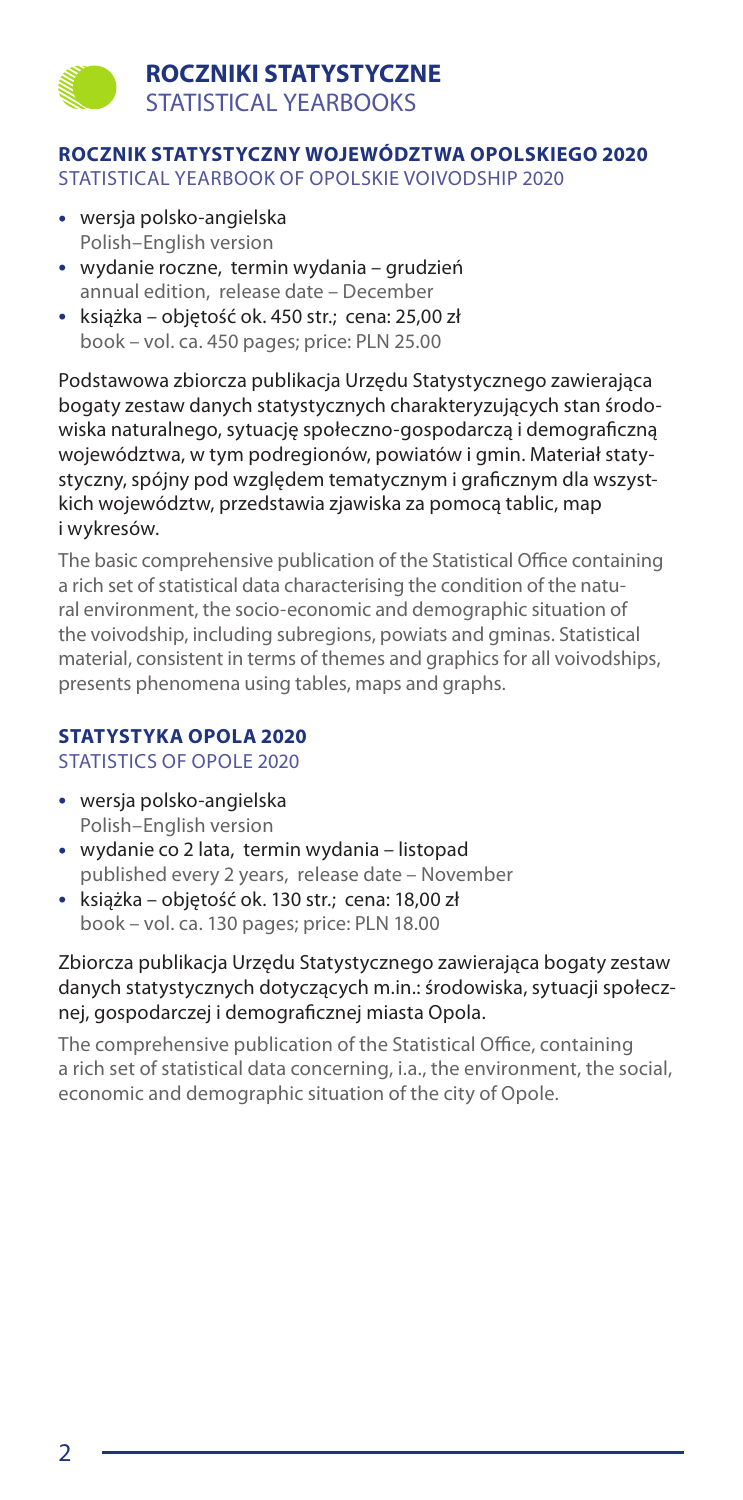### **RAPORT O SYTUACJI SPOŁECZNO-GOSPODARCZEJ WOJEWÓDZTWA OPOLSKIEGO 2020**

REPORT ON THE SOCIO-ECONOMIC SITUATION OF OPOLSKIE VOIVODSHIP 2020

- • w wersji angielskiej: przedmowa, spis treści, uwagi ogólne, synteza, tablice przeglądowe, wykresy, mapy, tablice, aneks English version: preface, contents, general notes, executive summary, review tables, charts, maps, tables, annex
- • wydanie roczne, termin wydania maj annual edition, release date – May
- • książka objętość ok. 150 str. book – vol. ca. 150 pages

Procesy zachodzące w gospodarce narodowej na terenie województwa oraz prezentacja ich zróżnicowania wewnętrznego w zakresie zjawisk istotnych z punktu widzenia rozwoju społeczno-gospodarczego, tj. kapitału ludzkiego (w tym procesów demograficznych i zasobów pracy), jakości życia mieszkańców, gospodarki z uwzględnieniem procesów związanych z rozwojem przedsiębiorczości, realizacją inwestycji, produkcji i usług, infrastruktury gospodarki, finansów publicznych, ochrony środowiska. Prezentowane kategorie przedstawione są w ujęciu dynamicznym (w retrospekcji wieloletniej), a także w relacji do przeciętnych wielkości dla kraju. Analiza statystyczna spójna pod względem tematycznym dla wszystkich województw, zawiera prezentację zjawisk również w formie graficznej – za pomocą map i wykresów. Przekroje: województwo, podregiony, powiaty, sekcje i działy PKD 2007.

Processes occurring in the national economy within the voivodship and the presentation of their internal differentiation in terms of phenomena relevant to the socio-economic development, i.e. human capital (including demographic processes and labour resources), the quality of life of residents, the economy including processes related to development of entrepreneurship, implementation of investments, production and services, economy infrastructure, public finance, environmental protection. The presented categories are shown in dynamic terms (in a multi-year retrospective) as well as in relation to the average values for the country. Statistical analysis consistent in thematic terms for all voivodships, includes the presentation of phenomena also in graphic form – using maps and charts.

By: voivodship, subregions, powiats, sections and divisions of the Polish Classification of Activities 2007.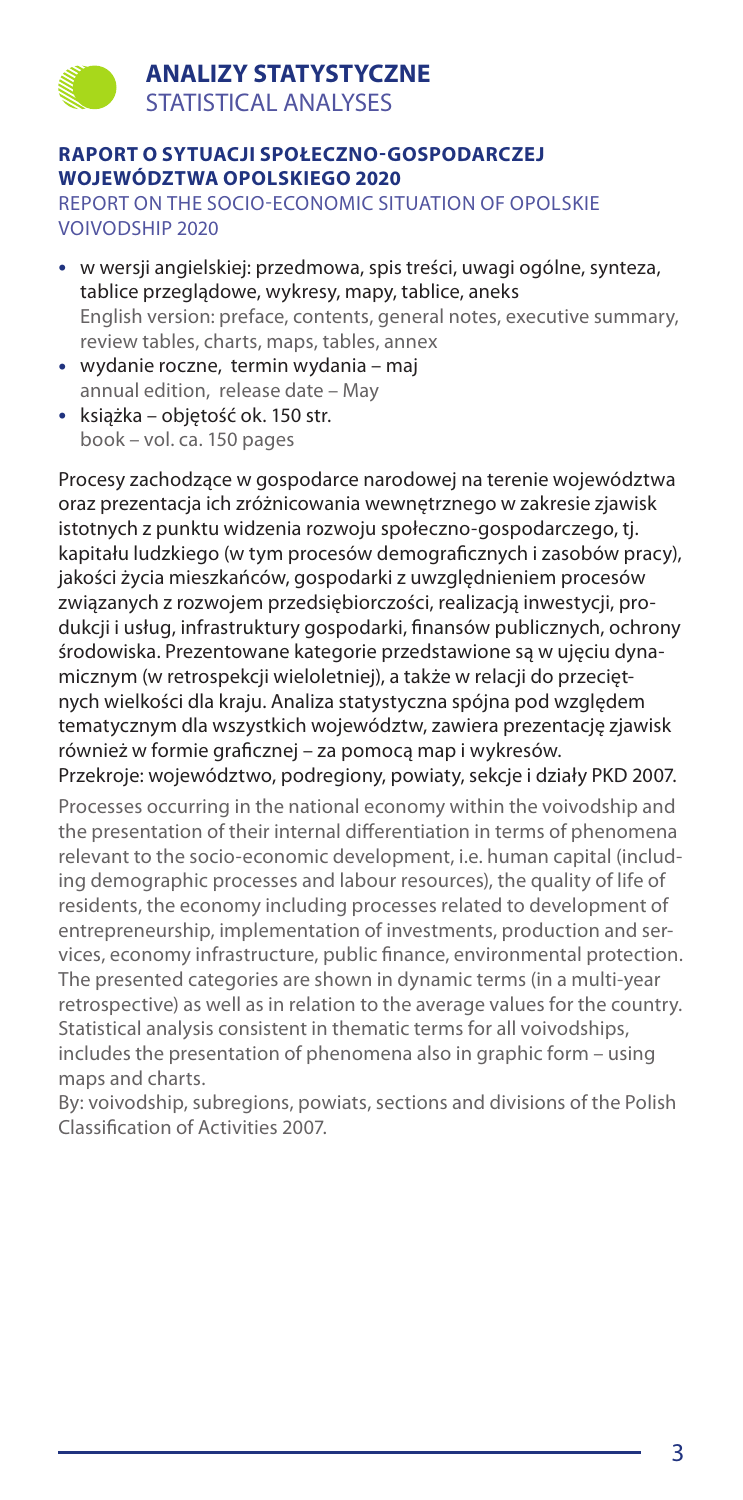### **ROLNICTWO W WOJEWÓDZTWIE OPOLSKIM W 2019 R.**

AGRICULTURE IN OPOLSKIE VOIVODSHIP IN 2019

- • w wersji angielskiej: przedmowa, spis treści, synteza, tablice, wykresy, mapy English version: preface, contents, executive summary, tables, charts, maps
- • wydanie roczne, termin wydania czerwiec annual edition, release date – June

Użytkowanie gruntów, produkcja roślinna (powierzchnia uprawy, plony, zbiory), produkcja zwierzęca. Skup i ceny produktów rolnych oraz inne dane charakteryzujące sytuację w rolnictwie. Przekroje: województwo, formy własności.

Land use, plant production (area of cultivations, yields, harvests), animal production. Procurement and prices of agricultural products and other data describing the situation in agriculture. By: voivodship, forms of ownership.

### **SYTUACJA DEMOGRAFICZNA WOJEWÓDZTWA OPOLSKIEGO W LATACH 2010**–**2019**

DEMOGRAPHIC SITUATION OF OPOLSKIE VOIVODSHIP IN THE YEARS 2010–2019

- • w wersji angielskiej: przedmowa, spis treści, uwagi ogólne, synteza, tablice, wykresy, mapy English version: preface, contents, general notes, executive summary, tables, charts, maps
- • wydanie co 3 lata, termin wydania lipiec published every 3 years, release date – July

Stan i struktura ludności wg płci i wieku, ruch naturalny i migracje. Porównanie danych z latami bazowymi 2010 i 2015. Zróżnicowanie terytorialne zjawisk przy wykorzystaniu wskaźników natężenia. Przekroje: województwo, podregiony, powiaty, gminy.

Size and structure of population by sex and age, vital statistics and migration. Comparison of data with base years 2010 and 2015. Territorial variation of the phenomena using the intensity indices. By: voivodship, subregions, powiats and gminas.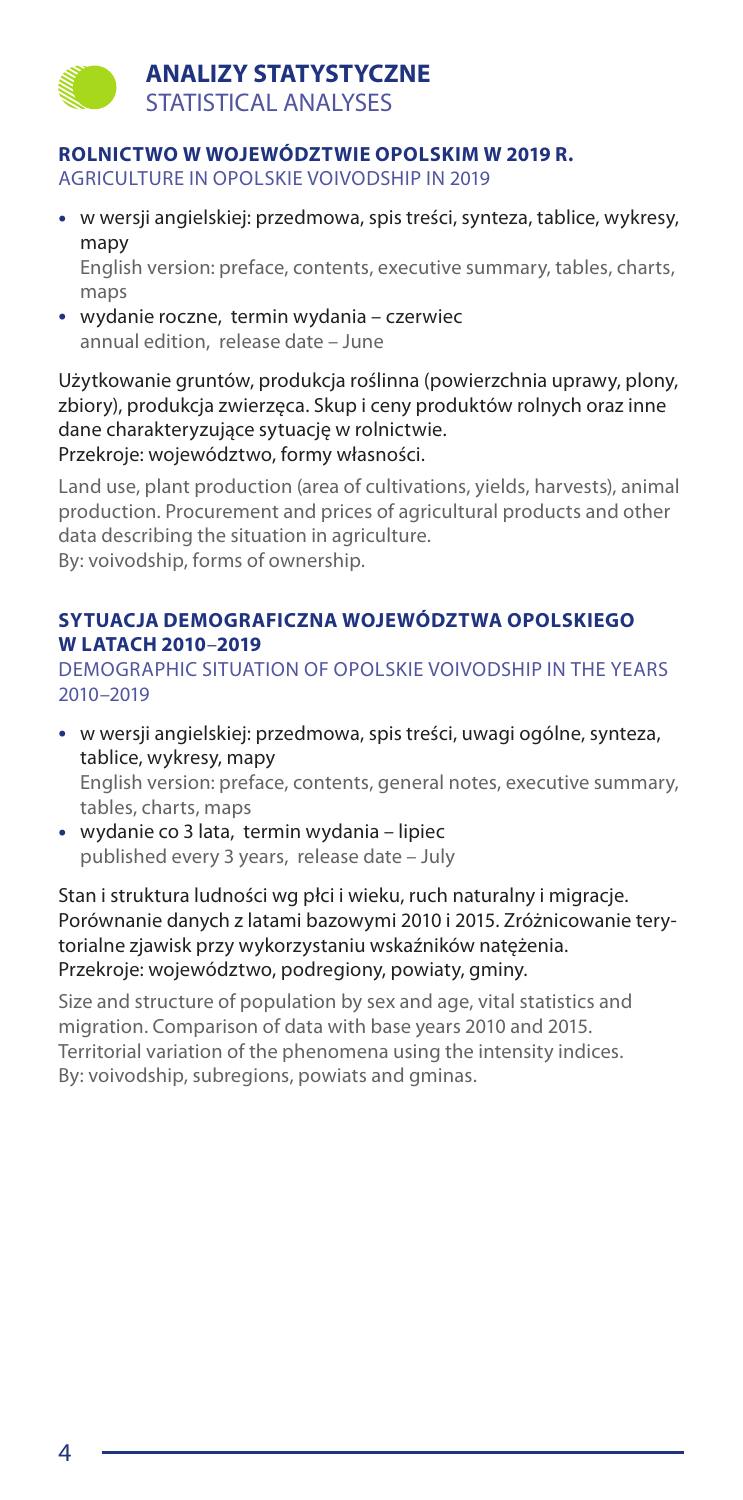### **PORTRET STATYSTYCZNY OPOLSKIEGO OŚRODKA AKADEMICKIEGO W LATACH 2010**–**2019**

STATISTICAL PORTRAIT OF OPOLE ACADEMIC CENTRE IN THE YEARS 2010–2019

- • w wersji angielskiej: przedmowa, spis treści, uwagi ogólne, synteza, tablice, wykresy, mapy English version: preface, contents, general notes, executive summary, tables, charts, maps
- • wydanie jednorazowe, termin wydania październik single edition, release date – October
- • książka objętość ok. 100 str. book – vol. ca. 100 pages

Perspektywy rozwoju m. Opola jako ośrodka akademickiego w kontekście przemian demograficznych oraz nowej ustawy o szkolnictwie wyższym.

### Przekroje: typy szkół, kierunki kształcenia, formy studiów.

Growth prospects for the city of Opole as an academic centre in the context of demographic changes and the new Law on Higher Education. By: types of schools, fields of education, modes of study.

# **RYNEK PRACY W WOJEWÓDZTWIE OPOLSKIM W LATACH 2010**–**2019**

### LABOUR MARKET IN OPOLSKIE VOIVODSHIP IN THE YEARS 2010–2019

- • w wersji angielskiej: przedmowa, spis treści, uwagi ogólne, synteza, wykresy, mapy, tablice, aneks English version: preface, contents, general notes, executive summary, charts, maps ,tables, annex
- • wydanie co 2 lata, termin wydania listopad published every 2 years, release date – November
- • książka objętość ok. 100 str. book – vol. ca. 100 pages

Charakterystyka pracujących wg płci, statusu zatrudnienia, wynagrodzenia, struktura zarejestrowanych bezrobotnych według cech demograficzno-społecznych, stopa bezrobocia rejestrowanego, warunki pracy, wypadki przy pracy, aktywność ekonomiczna ludności (BAEL). Porównanie danych z latami bazowymi 2010 i 2015. Do oceny stopnia zróżnicowania regionalnego wykorzystana zostanie analiza taksonomiczna.

### Przekroje: województwo, wybrane informacje według podregionów, powiatów i gmin, sekcje PKD 2007

Characteristics of the employed by sex, employment status, wages and salaries, structure of the registered unemployed by demographic and social features, registered unemployment rate, working conditions, accidents at work, economic activity of the population (LFS). Comparison of data with base years 2010 and 2015. The taxonomic analysis will be used to assess the degree of regional differentiation.

By: voivodship, selected information by subregions, powiats and gminas, sections of the Polish Classification of Activities 2007.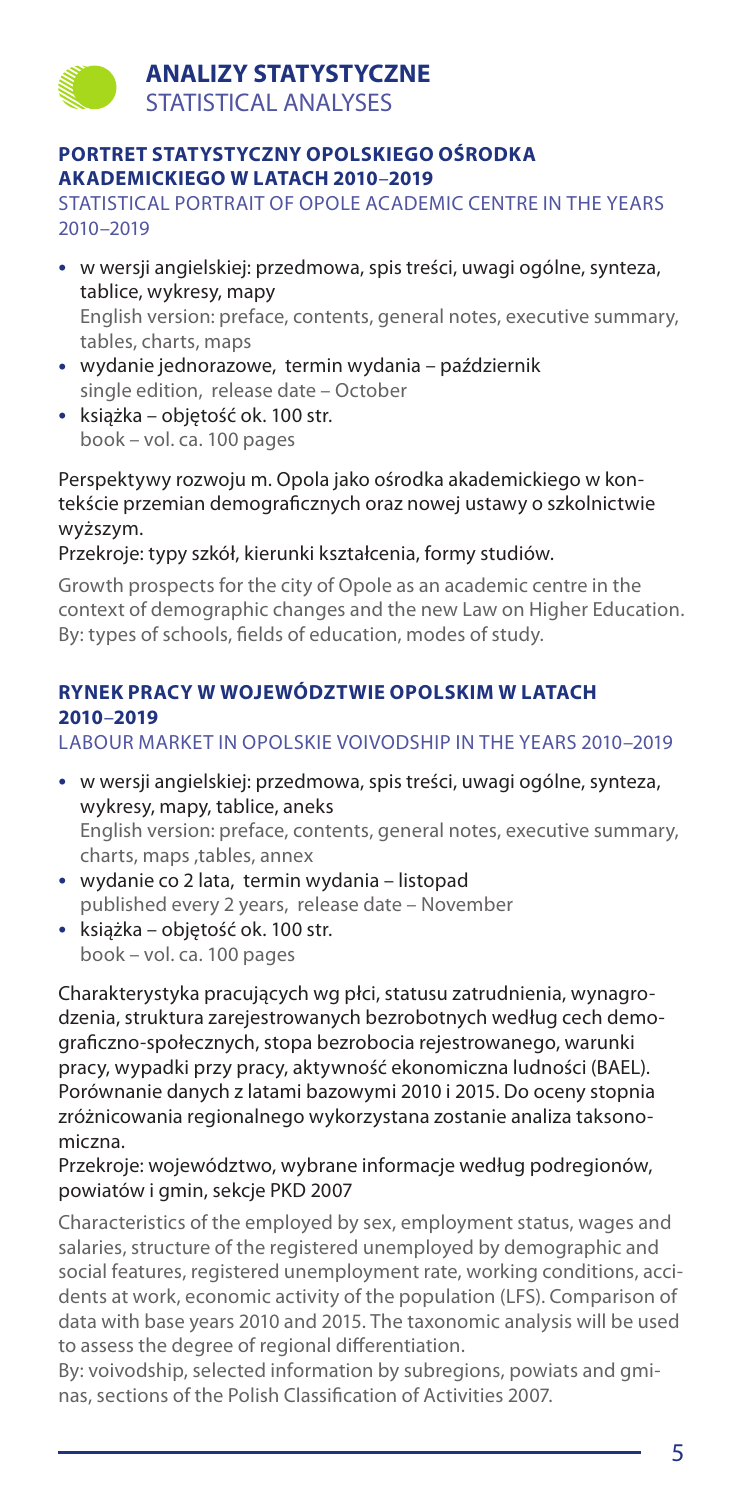### **POTENCJAŁ SPOŁECZNY I GOSPODARCZY POWIATÓW W WOJEWÓDZTWIE OPOLSKIM, OŁOMUNIECKIM I MORAWSKO-ŚLĄSKIM W LATACH 2010**–**2019**

SOCIAL AND ECONOMIC POTENTIAL OF POWIATS IN OPOLSKIE VOIVODSHIP, AND DISTRICTS IN THE OLOMOUCKÝ AND THE MORAVSKOSLEZSKÝ REGIONS IN THE YEARS 2010–2019

- • w wersji angielskiej: przedmowa, spis treści, uwagi ogólne, synteza, tablice, wykresy, mapy English version: preface, contents, general notes, executive summary, tables, charts, maps
- • wydanie jednorazowe, termin wydania grudzień single edition, release date – December
- • książka objętość ok. 100 str. book – vol. ca. 100 pages

Zaprezentowanie wybranych wskaźników w ujęciu dynamicznym charakteryzujących poziom rozwoju społecznego i gospodarczego powiatów. Analiza potencjałów i barier rozwojowych poprzez identyfikację powiatów najlepiej i najsłabiej rozwiniętych z zastosowaniem taksonomicznych miar rozwoju.

Przekroje: powiaty.

Presentation of selected indicators in dynamic terms characterising the level of social and economic development of powiats/districts. Analysis of potentials and development barriers by identifying the best and the least developed powiats/districts with the use of taxonomic measures of development.

By: powiats/districts.

# **INFORMACJE STATYSTYCZNE** STATISTICAL INFORMATION

# **BIULETYN STATYSTYCZNY WOJEWÓDZTWA OPOLSKIEGO 2020** STATISTICAL BULLETIN OF OPOLSKIE VOIVODSHIP 2020

- • wersja polsko-angielska Polish–English version
- • wydanie kwartalne, termin wydania marzec, czerwiec, sierpień, listopad

quarterly edition, release date – March, June, August, November

Podstawowe wskaźniki charakteryzujące sytuację społeczno-gospodarczą województwa m.in. z zakresu rynku pracy i wynagrodzeń, cen, finansów przedsiębiorstw, rolnictwa, przemysłu, budownictwa i handlu. Przekroje: województwo, podregiony, powiaty, sekcje i działy PKD 2007, wybrane wyroby wg PKWiU, grupy COICOP.

Basic indices describing the socio-economic situation of the voivodship i.a. related to the labour market and wages and salaries, prices, finances of enterprises, agriculture, industry, construction and trade.

By: voivodship, subregions, powiats, sections and divisions of the Polish Classification of Activities 2007, selected products according to PKWiU, groups of the Classification of Individual Consumption by Purpose (COICOP).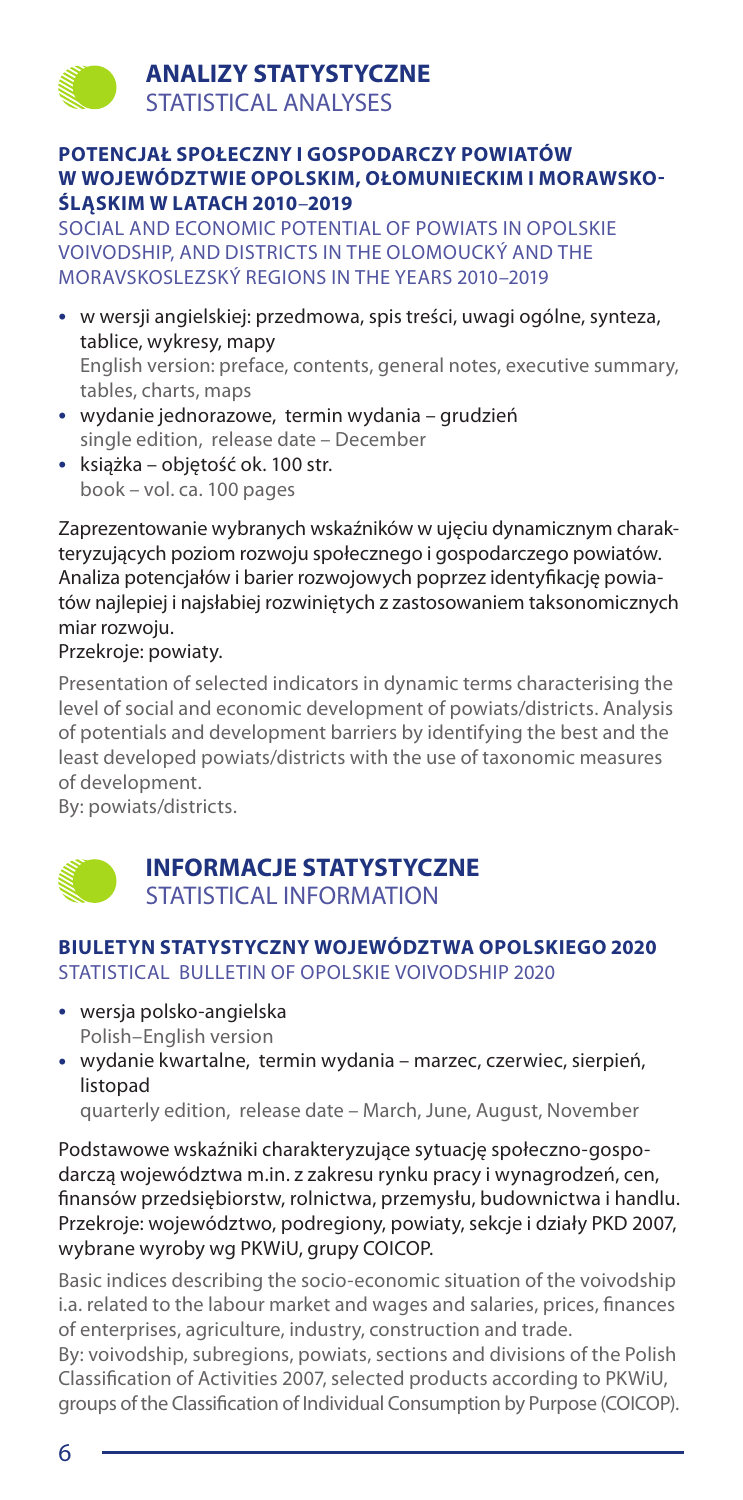# **INFORMACJE STATYSTYCZNE** STATISTICAL INFORMATION

### **ZMIANY STRUKTURALNE GRUP PODMIOTÓW GOSPODARKI NARODOWEJ W REJESTRZE REGON W WOJEWÓDZTWIE OPOLSKIM W 2019 R.**

STRUCTURAL CHANGES OF GROUPS OF ENTITIES OF THE NATIONAL ECONOMY RECORDED IN THE REGON REGISTER IN OPOLSKIE VOIVODSHIP IN 2019

- • w wersji angielskiej: przedmowa, spis treści, uwagi ogólne, synteza, wykresy, mapy, tablice English version: preface, contents, general notes, executive summary, charts, maps, tables
- • wydanie roczne, termin wydania marzec annual edition, release date – March

Podmioty gospodarki narodowej w Krajowym Rejestrze Urzędowym Podmiotów Gospodarki Narodowej REGON. Charakterystyka podmiotów wg form prawnych, sektorów własności, rodzaju przeważającej działalności i lokalizacji.

Przekroje: województwo, podregiony, powiaty, gminy, sekcje i działy PKD 2007.

Entities of the national economy in the National Official Business Registry REGON. Characteristics of entities according to legal forms, ownership sectors, main type of operations and location.

By: voivodship, subregions, powiats, gminas, sections and divisions of PKD 2007.



# **WOJEWÓDZTWO OPOLSKIE W LICZBACH W LATACH 2018**–**2019**

OPOLSKIE VOIVODSHIP IN FIGURES IN THE YEARS 2018–2019

- • wersja polsko-angielska Polish–English version
- • wydanie co 2 lata, termin wydania wrzesień published every 2 years, release date – September
- • książka objętość ok. 60 str. book – vol. ca. 60 pages

### Informacje z zakresu sytuacji społecznej i gospodarczej województwa opolskiego.

Information related to the social and economic situation of Opolskie voivodship.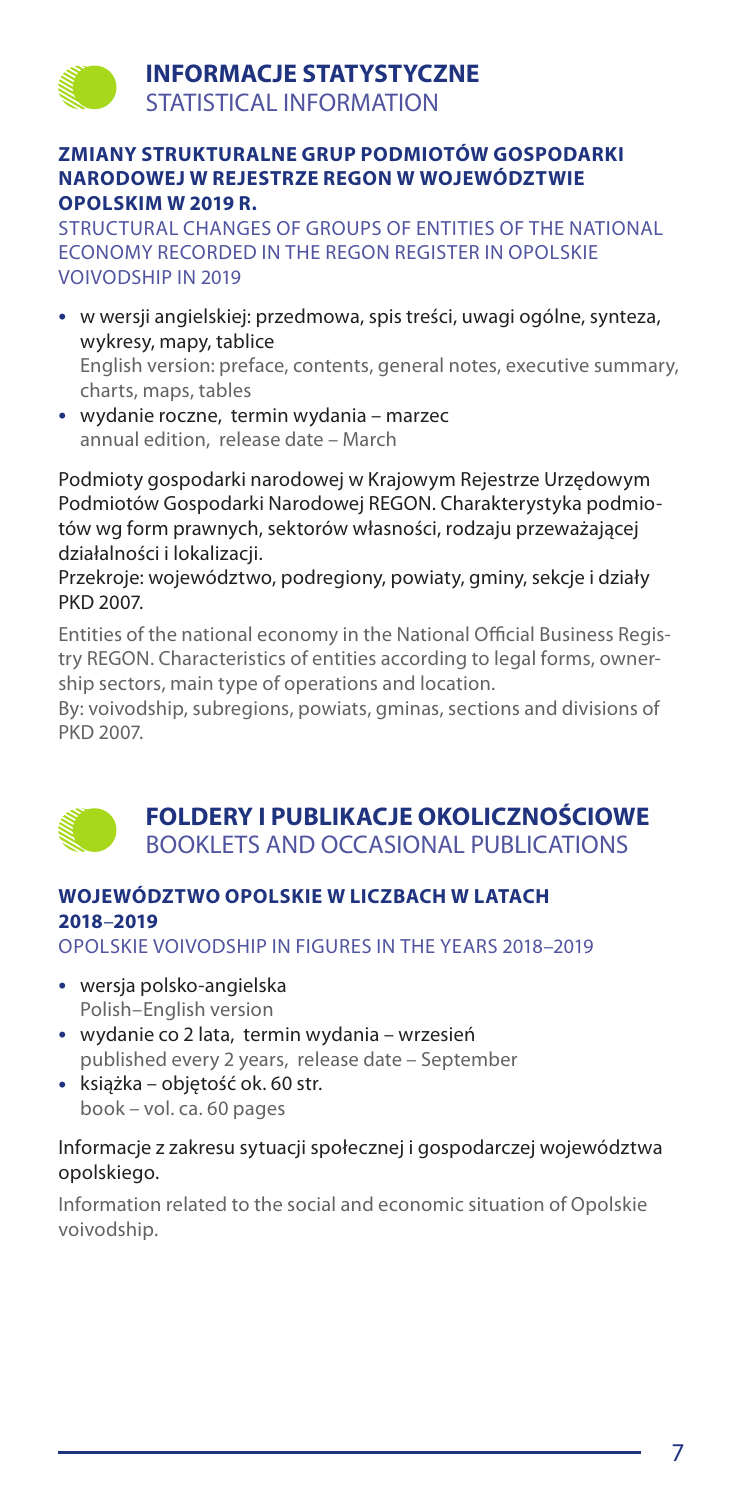# **FOLDERY I PUBLIKACJE OKOLICZNOŚCIOWE** BOOKLETS AND OCCASIONAL PUBLICATIONS

# **OCHRONA ŚRODOWISKA W WOJEWÓDZTWIE OPOLSKIM W LATACH 2018**–**2019**

ENVIRONMENTAL PROTECTION IN OPOLSKIE VOIVODSHIP IN THE YEARS 2018–2019

- • wersja polsko-angielska Polish–English version
- • wydanie co 2 lata, termin wydania wrzesień published every 2 years, release date – September
- • książka objętość ok. 40 str. book – vol. ca. 40 pages

Opracowanie prezentuje podstawowe informacje charakteryzujące środowisko naturalne (powierzchnię ziemi, wód, środowiska leśnego, przyrody), czynniki zagrożeń (emisję zanieczyszczeń powietrza, ścieki, odpady) oraz ekonomiczne aspekty ochrony środowiska.

The study presents basic information describing the natural environment (land area, water, forest environment, nature), hazardous factors (emission of air pollutants, wastewater, waste) and economic aspects of environmental protection.

# **WARUNKI ŻYCIA LUDNOŚCI W WOJEWÓDZTWIE OPOLSKIM W LATACH 2018**–**2019**

LIVING CONDITIONS OF THE POPULATION IN OPOLSKIE VOIVODSHIP IN THE YEARS 2018–2019

- • wersja polsko-angielska Polish–English version
- • wydanie co 2 lata, termin wydania październik published every 2 years, release date – October
- • książka objętość ok. 60 str. book – vol. ca. 60 pages

Charakterystyka zmiennych determinujących warunki życia ludności w województwie opolskim dotyczących m.in. bezpieczeństwa publicznego, gospodarstw domowych, dochodów ludności, infrastruktury komunalnej i mieszkań, ochrony zdrowia i pomocy społecznej, kultury, turystyki i sportu.

Characteristics of variables determining the living conditions of the population in Opolskie voivodship, concerning i. a. public safety, households, income of the population, municipal infrastructure and dwellings, health care and social welfare, culture, tourism and sport.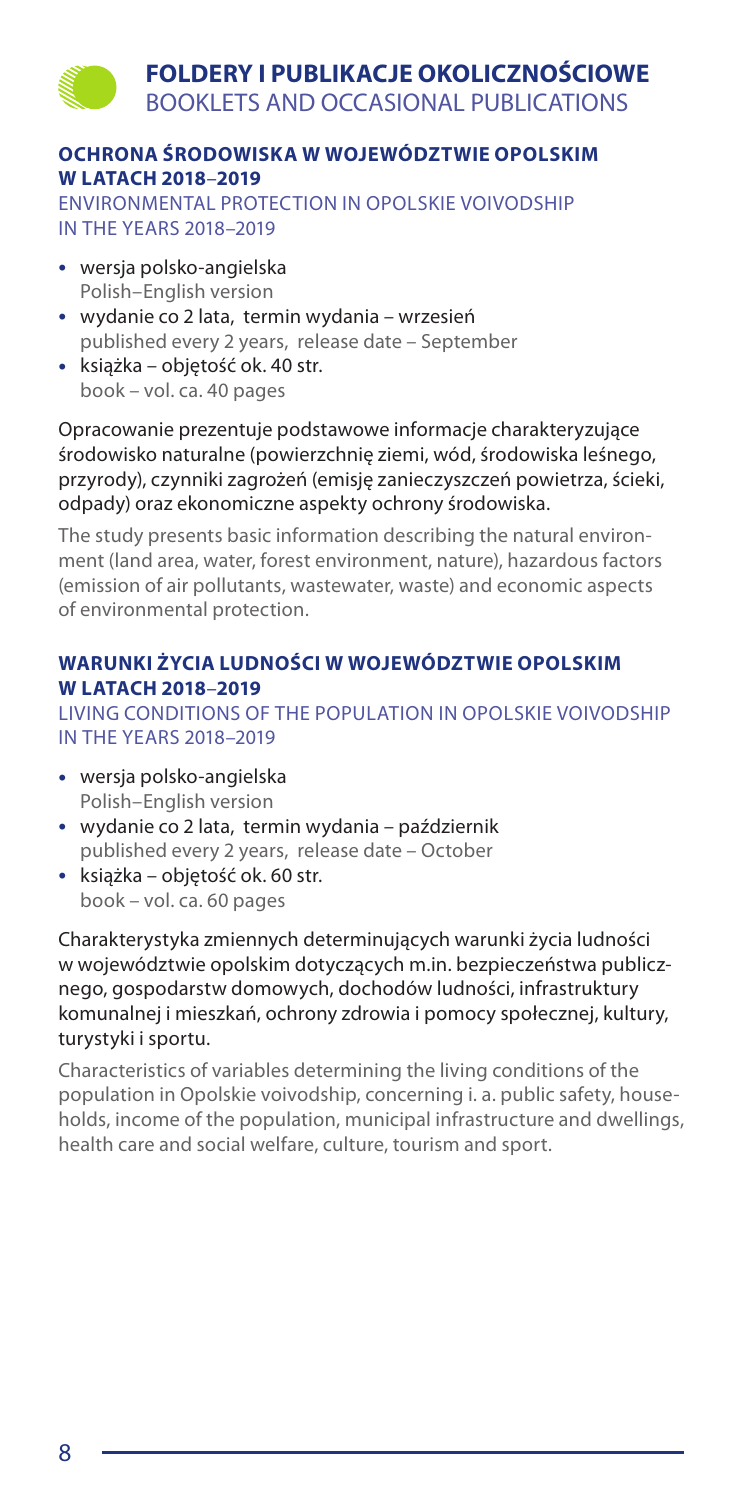# **INFORMACJE SYGNALNE**

#### **KOMUNIKAT O SYTUACJI SPOŁECZNO-GOSPODARCZEJ WOJEWÓDZTWA OPOLSKIEGO**

• wydanie miesięczne, termin wydania – 20 dzień roboczy po miesiącu

#### **AKTYWNOŚĆ EKONOMICZNA LUDNOŚCI W WOJEWÓDZTWIE OPOLSKIM**

• wydanie kwartalne, termin wydania – marzec, czerwiec, wrzesień, grudzień

### **OSOBY NIEPEŁNOSPRAWNE NA RYNKU PRACY W WOJEWÓDZTWIE O POLSKIM W 2019 R.**

• wydanie roczne, termin wydania – marzec

#### **TURYSTYKA W WOJEWÓDZTWIE OPOLSKIM W 2019 R.**

• wydanie roczne, termin wydania – maj

### **WYNIKI FINANSOWE I NAKŁADY NA ŚRODKI TRWAŁE PRZEDSIĘBIORSTW NIEFINANSOWYCH W WOJEWÓDZTWIE OPOLSKIM W 2019 R.**

• wydanie roczne, termin wydania – maj

### **ZAKŁADY STACJONARNE POMOCY SPOŁECZNEJ W WOJEWÓDZTWIE OPOLSKIM W 2019 R.**

• wydanie roczne, termin wydania – lipiec

#### **PIECZA ZASTĘPCZA W WOJEWÓDZTWIE OPOLSKIM W 2019 R.**

• wydanie roczne, termin wydania – lipiec

#### **BUDOWNICTWO MIESZKANIOWE W WOJEWÓDZTWIE OPOLSKIM W 2019 R.**

• wydanie roczne, termin wydania – lipiec

### **SZKOLNICTWO WYŻSZE W WOJEWÓDZTWIE OPOLSKIM W ROKU AKADEMICKIM 2019/2020**

• wydanie roczne, termin wydania – lipiec

#### **EDUKACJA W WOJEWÓDZTWIE OPOLSKIM W ROKU SZKOLNYM 2019/2020**

• wydanie roczne, termin wydania – lipiec

### **BUDŻETY JEDNOSTEK SAMORZĄDU TERYTORIALNEGO W WOJEWÓDZTWIE OPOLSKIM W 2019 R.**

• wydanie roczne, termin wydania – sierpień

### **DZIAŁALNOŚĆ INSTYTUCJI KULTURY W WOJEWÓDZTWIE OPOLSKIM W 2019 R.**

• wydanie roczne, termin wydania – sierpień

#### **OBRÓT NIERUCHOMOŚCIAMI W WOJEWÓDZTWIE OPOLSKIM W 2019 R.**

• wydanie roczne, termin wydania – wrzesień

### **BUDŻETY GOSPODARSTW DOMOWYCH W WOJEWÓDZTWIE OPOLSKIM W 2019 R.**

• wydanie roczne, termin wydania – wrzesień

#### **CUDZOZIEMCY NA RYNKU PRACY W WOJEWÓDZTWIE OPOLSKIM W 2019 R.**

• wydanie roczne, termin wydania – wrzesień

#### **OCHRONA ZDROWIA W WOJEWÓDZTWIE OPOLSKIM W 2019 R.**

• wydanie roczne, termin wydania – listopad